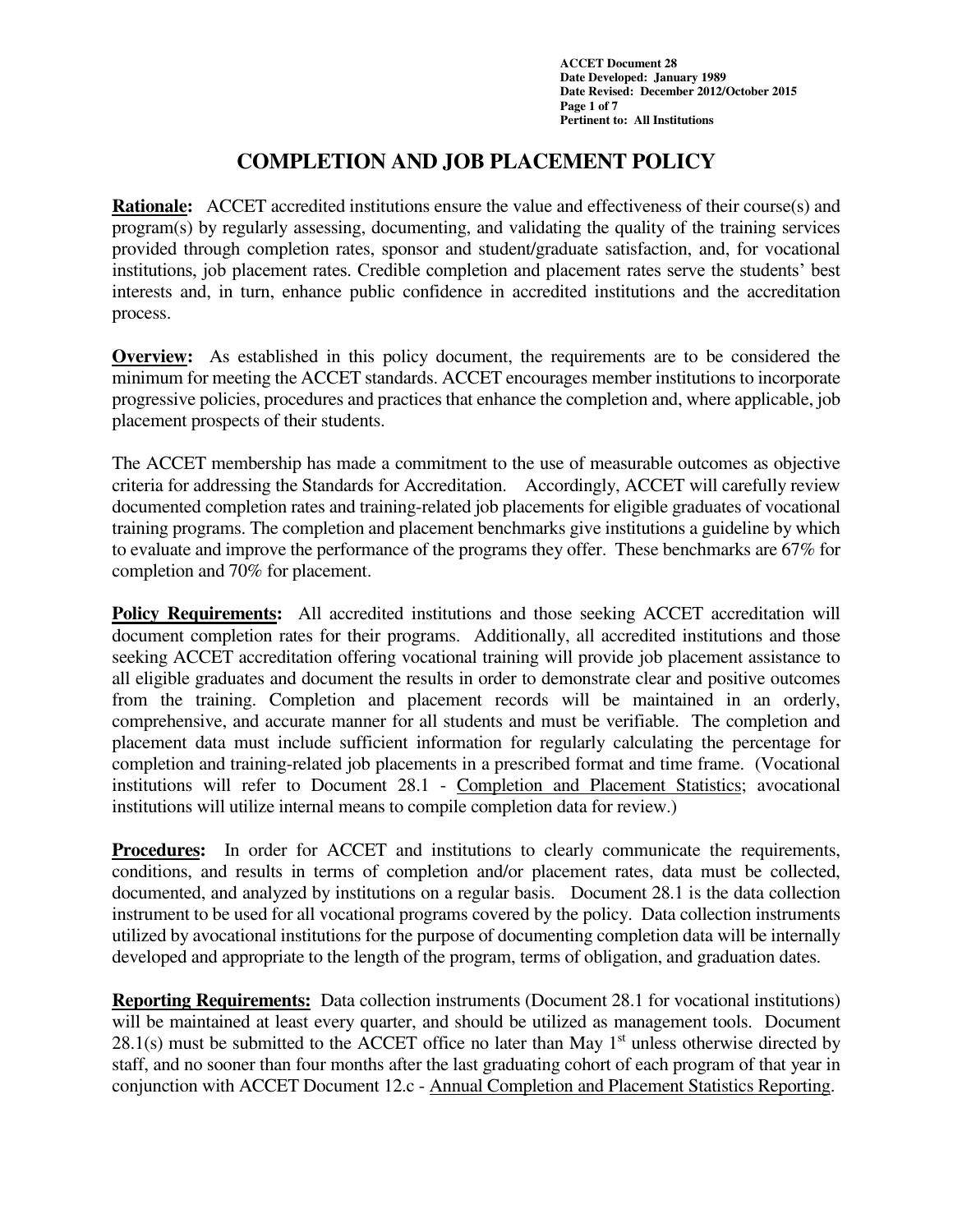**ACCET Document 28 Date Developed: January 1989 Date Revised: December 2012/October 2015 Page 2 of 7 Pertinent to: All Institutions** 

Document 28.1 for vocational institutions and internally developed documents for avocational institutions will be made available at such other times upon request by ACCET, including submission for ACCET reporting, on-site evaluation team review, and team report responses. Data for vocational programs submitted to ACCET should be for cohorts graduating at least four months prior to submission to allow for 120 days after graduation for students to secure and maintain 30 days of paid training-related employment. The supporting documentation utilized by the school in the preparation of these forms must be prescribed by written school policy to assure accuracy and completeness.

**Completion Definition:** The number of participants who successfully complete the program/ course/session for which they enroll.

**Completion/Job Placement Benchmarks:** The evaluation of the benchmarks applies to each program. Institutions with programs that fall below the stated benchmarks of 67% for completion and 70% for placement will be required, at a minimum, to complete a narrative report with a detailed analysis and explanation of the reasons for the below-benchmark rates. This report should provide any mitigating circumstances that are pertinent to the program(s) offered which do not meet the benchmarks. The report must also include an operational plan for improving these rates within a designated time frame. In order to assist member institutions in achieving improvement in their completion and placement rates, the following chart represents the reporting required of institutions and/or the action to be taken by ACCET in reference to rates below the benchmarks in the area of completion and placement.

| <b>Below Benchmark %</b>                                            | <b>Reporting Required of Institution</b>                                                                                                                                                                                                                                                                         | <b>Action Taken by</b><br><b>ACCET</b> |
|---------------------------------------------------------------------|------------------------------------------------------------------------------------------------------------------------------------------------------------------------------------------------------------------------------------------------------------------------------------------------------------------|----------------------------------------|
| Job Placement: 56.1% - 69.9%<br>and/or<br>Completion: 53.1% - 66.9% | Narrative Report to include a<br>management plan for definitive<br>improvements with specific<br>operational initiatives and time<br>frames for reaching benchmarks.                                                                                                                                             | <b>Reporting Status</b>                |
| Job Placement: 56% and below<br>and/or<br>Completion: 53% and below | Narrative Report as above, as well as<br>a detailed analysis of key functional/<br>operational areas related to<br>substandard outcomes including, but<br>not limited to, admissions standards,<br>curriculum objectives, instructional<br>methodology and local market needs,<br>with supporting documentation. | <b>Program Probation</b>               |

The completion and placement data and statistics, accordingly verified and documented, may be used by the institution and ACCET to inform the general public of the contributions made through qualityoriented, continuing education and training programs offered by ACCET accredited institutions. Information used for this purpose, relating to placement rates of an institution in a particular program/course, must provide the statistics for the prior year, in addition to any other longer-term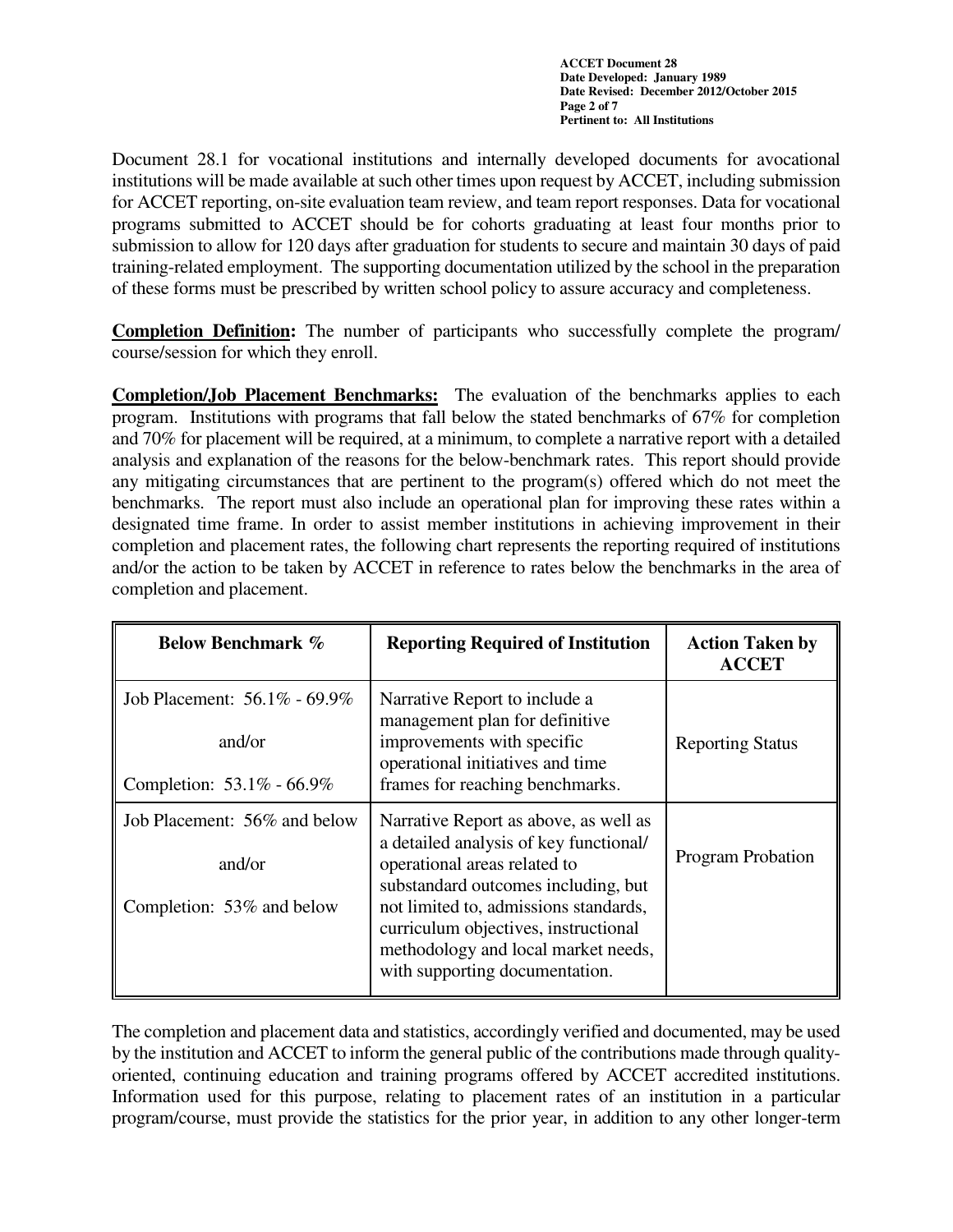**ACCET Document 28 Date Developed: January 1989 Date Revised: December 2012/October 2015 Page 3 of 7 Pertinent to: All Institutions** 

depiction of placement outcomes, in accordance with ACCET Document 30 – Policies for Recruiting, Advertising, and Promotional Practices, in order to assure an accurate presentation of historical placement trends. No guarantee of employment may be stated or implied.

All such use of this information will be carefully monitored by institutions and ACCET to assure high ethical standards and the promotion of good will for the school and the accreditation process.

## **VOCATIONAL PROGRAMS:**

**Job-Placement Tracking:** Document 28.1 for vocational institutions is premised on three concepts:

- 1. The number of starts, completions, and placements is tracked by the scheduled graduation date (month/year) as a cohort, not the start or placement date;
- 2. Compilation of this data is by individual program/course title;
- 3. Students who have completed the training (see definitions and explanations), but are unavailable for placement, may be designated as waivers according to ACCET policy, as detailed below.

Separate Document 28.1s must be submitted for each program as well as each program variation. Therefore, separate Document 28.1s must be provided for a full-time program and a part-time program, if the program lengths vary in weeks [e.g., the same 600-hour program being offered in a 24-week full-time (day) format and 30-week part-time (evening) format]. Separate Document 28.1s also must be submitted, if a program is delivered: (1) by interactive distance learning (IDL); (2) as a hybrid program, with a portion offered by IDL; and/or (3) as traditional classroom training. In addition, a separate set of Document 28.1s must be submitted for programs offered at each location (e.g. main campus, or branch campus).

The minimum information required to verify employment includes the following:

- 1. Name of student
- 2. Completion date
- 3. Program name
- 4. Employer information:
	- a. Employment start date
	- b. Job title and/or description of placement
	- c. Name of employer, mailing address, telephone number and email address
	- d. Employer contact
	- e. Method of verification (e.g. employer signature, telephone verification with employer, telephone verification with student, email with student or employer)
- 5. Documentation/attestation of self-employment, temporary employment, part-time employment, continuing employment, and waivers as prescribed herein. Note that the Commission will accept graduate email attestations and waivers received by the institution if the email address of the graduate includes an identifying component of the student's name (e.g. janesmith@email.com).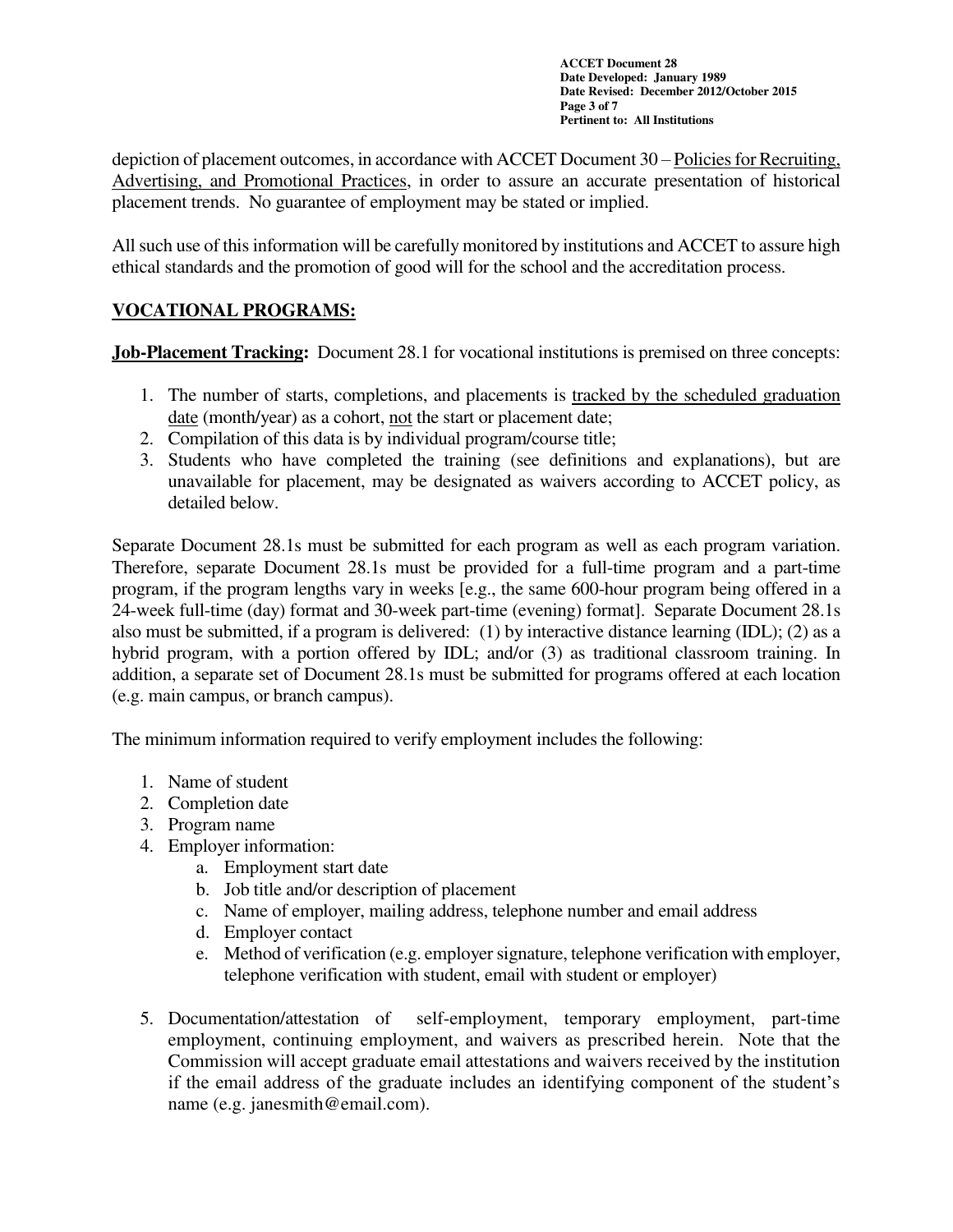**ACCET Document 28 Date Developed: January 1989 Date Revised: December 2012/October 2015 Page 4 of 7 Pertinent to: All Institutions** 

### **Waivers:**

**Completion:** Students who are unable to complete the program may be counted as a completion waiver if supporting documentation is provided to demonstrate their inability to graduate based on the following criteria:

- Death
- Incarceration
- Active military duty
- Serious medical illness
- Relocation out of the area

Waivers that bring the percentage above 10% will result in adjusted waiver and completion rates and will be reviewed by the Commission.

**Job Placement:** Students who have completed training, but have waived placement assistance may be designated as placement waivers. ACCET has set a 15% maximum for the percentage allowed in the waiver column, all of which must be documented, including the student's signature, date, and notification of a specific reason. Waivers that bring the percentage above 15% will result in adjusted waiver and placement rates and will be reviewed by the Commission.

**Criteria for Defining and Validating Job Placement:** A graduate is considered placed when employed for 30 days in a paid training-related position. Training-related is defined by the vocational objectives of the program for which the graduate was enrolled, consistent with the program length, job title, and responsibilities. For example, a graduate of a Licensed Vocational Nurse program would be considered placed if he/she were employed for 30 days in a Vocational Nurse position. He/she would not be considered placed if employed as a Certified Nurse Assistant, Medical Assistant, Home Health Aide, or a Self-Employed Care Giver. Supporting documentation, including the job description of a program graduate, must demonstrate that the placement is training-related and consistent with the vocational objectives, content, and length of the graduate's program.

A graduate must also meet all required state and federal requirements, including licensure, as appropriate. Further, the institution is prohibited from paying any compensation or subsidy to an employer for hiring a graduate of the institution.

**Full-Time Employment as a Placement:** A graduate is considered placed upon the completion of 30 days of continuous full-time employment which is in a training-related field.

**Self-Employment as a Placement**: Students enrolling in a program for which self-employment is a common vocational objective must be so informed and acknowledge their understanding in writing, as follows:

- 1. At the time of enrollment, students must acknowledge their understanding in writing that selfemployment is a common vocational objective of the program.
- 2. In addition to an employment verification, a student signed attestation is required. No sooner than 30 days following graduation, a graduate must acknowledge in writing that he/she is satisfied with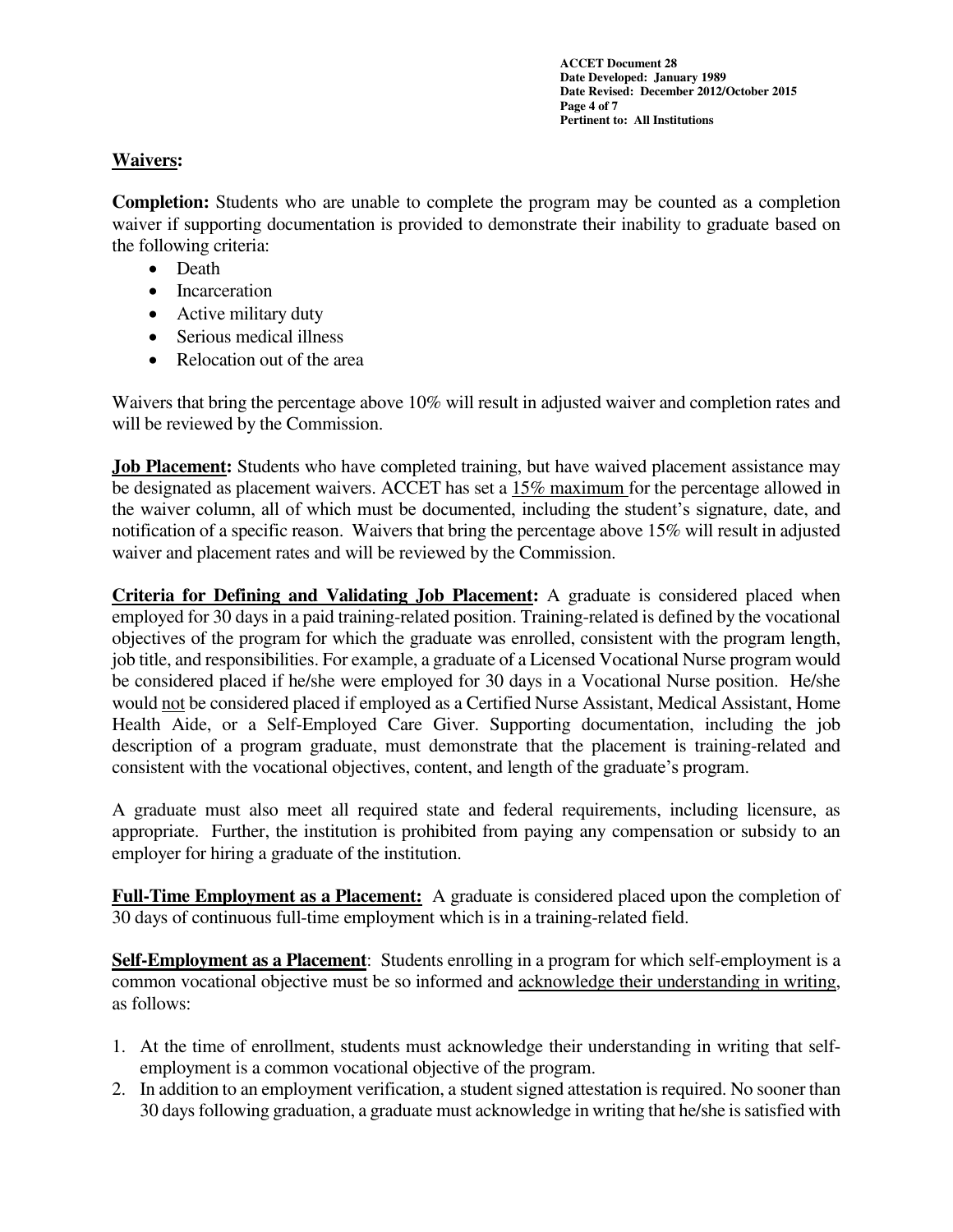**ACCET Document 28 Date Developed: January 1989 Date Revised: December 2012/October 2015 Page 5 of 7 Pertinent to: All Institutions** 

self-employment as a \_\_\_\_\_\_\_\_\_\_\_\_\_\_(e.g. massage therapist) and that he/she is making training-related income.

Students in any program for which self-employment is not a common vocational objective and who at the conclusion of the program seeks self-employment related to the program must meet the above requirements noted in # 2 above.

**Part-time or Temporary Employment as a Placement**: In addition to an employment verification, a student signed attestation is required. After 30 days of employment on a part-time basis (as defined by the employer or graduate) or a temporary basis (working multiple sites through a temporary agency), the graduate must acknowledge in writing that he/she is satisfied with part-time or temporary employment as a  $(e.g.$  computer help desk technician) and that he/she is making training-relate income.

**Self-Assessed Progress as a Placement Factor:** Students graduating from a pilot program may experience significant delays in employment, as the FAA requires pilots to log a certain amount of flight time before attaining a commercial pilot's license. As a result, institution may allow students to attest to their progress in achieving the required flight time. These results may serve as measurable performance criteria of a graduate's self-assessment of progress during the period when he /she must build a record of experience (e.g. flight time) to be considered viable candidates by future employers.

**Continuing Employment as a Placement:** In addition to an employment verification, a studentsigned attestation is required. No sooner than 30 days following graduation, after which a graduate communicates his/her intention to continue employment at the same company in a training-related position, the graduate must attest that he/she is satisfied with continuing employment as a \_\_\_\_\_\_\_\_\_\_\_\_\_\_\_(e.g. Pastry Chef) and that he/she is making training-related income.

### **DEFINITIONS AND EXPLANATIONS FOR DOCUMENT 28.1 - COMPLETION AND PLACEMENT STATISTICS**

# I. **CALENDAR YEAR: 20\_\_**

### II. **MONTHLY UPDATE OF STATISTICS AS OF \_\_/20\_\_ (MO/YR)**

### **III. MAIN CAMPUS: BRANCH/AUX. CAMPUS:**

Each main (free-standing) or branch campus will document the completion and placement information for that location on separate forms. Auxiliary Classrooms and Classroom Extensions are combined with main or branch campuses to which they are attached as they are considered part of a specified main or branch campus.

### IV. **PROGRAM/COURSE TITLE:**

Completion and placement data are documented for each ACCET approved program/course taught and completed in the designated calendar year.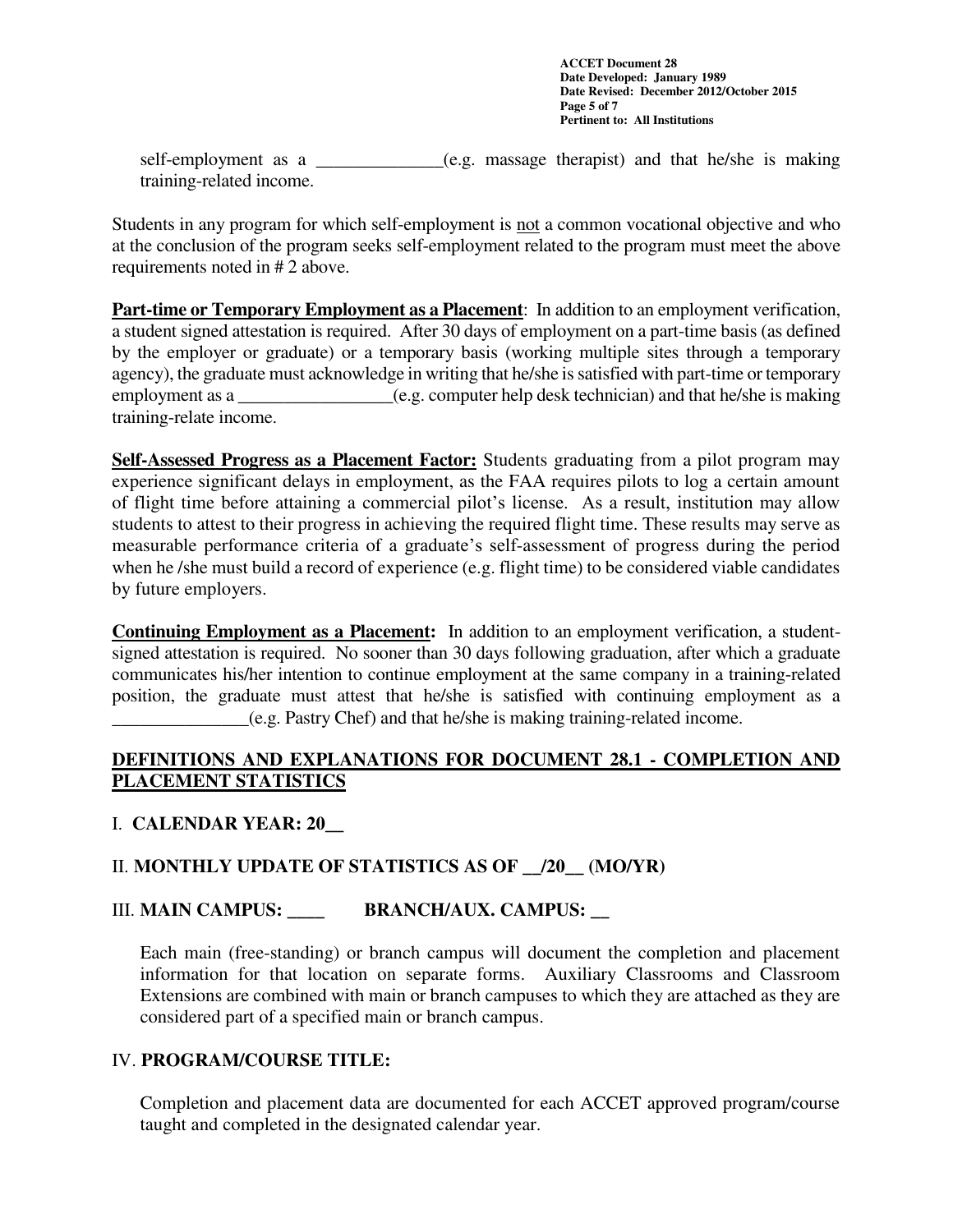**ACCET Document 28 Date Developed: January 1989 Date Revised: December 2012/October 2015 Page 6 of 7 Pertinent to: All Institutions** 

#### V. **CLASSIFICATION OF INSTRUCTIONAL PROGRAM (CIP) CODE:**

Each program must also be identified by the Classification of Instructional Program (CIP) Code which is the U.S. Department of Education's standard educational program classification system. This code is utilized by ACCET to assist in collecting, verifying, interpreting, and reporting instructional program data, including completion and placement data.

### VI. **STATISTICAL DATA FORMAT:**

A. **TOTAL # OF STARTS SCHEDULED TO GRADUATE:** A start is defined as any student who begins the program. (No shows or early withdrawals, supported by institutional policy, who receive a 100% refund of all tuition and applicable fees, less the registration/application fee, are not considered as starts.)

**Gross** = Total number of students who started the program.

Net  $=$  Gross starts  $+$  total  $\#$  enrollee transfers "in" and/or  $-$  total  $\#$  of enrollee transfers "out".

- B. **START:** Month (Mo) and year (Yr) of each cohort start.
- C. **SCHEDULED GRADUATION:** (Mo) and (Yr) using 100% of the published length of the program.
- D. **ENROLLEE TRANSFERS:** Enrollee Transfer In/Out columns are used for tracking those students whose expected graduation date or program/session changes during their course of study (e.g. transfer from full-time session to part-time session, transfer from the main campus to a branch campus, return from a leave of absence (LOA), repeat a course resulting in delayed graduation date, etc.).

**IN**: # of students who transfer into a scheduled graduation cohort from another program/session/cohort, or through the application of its transfer of credit policy to matriculated students from another institution.

**OUT**: # of students who transfer out of their scheduled-to-graduate cohort and into another program or cohort offered by the institution.

A clear and comprehensive audit trail must be consistently maintained for the tracking of all transfer in/transfer out students.

A student who re-enrolls in a program may be counted as a transfer if the institution can demonstrate that the student has retained their prior skill proficiency, and has potential to successfully complete the program. The student must re-enter on the same status (e.g. probation) that he/she was on when the student previously left the program.